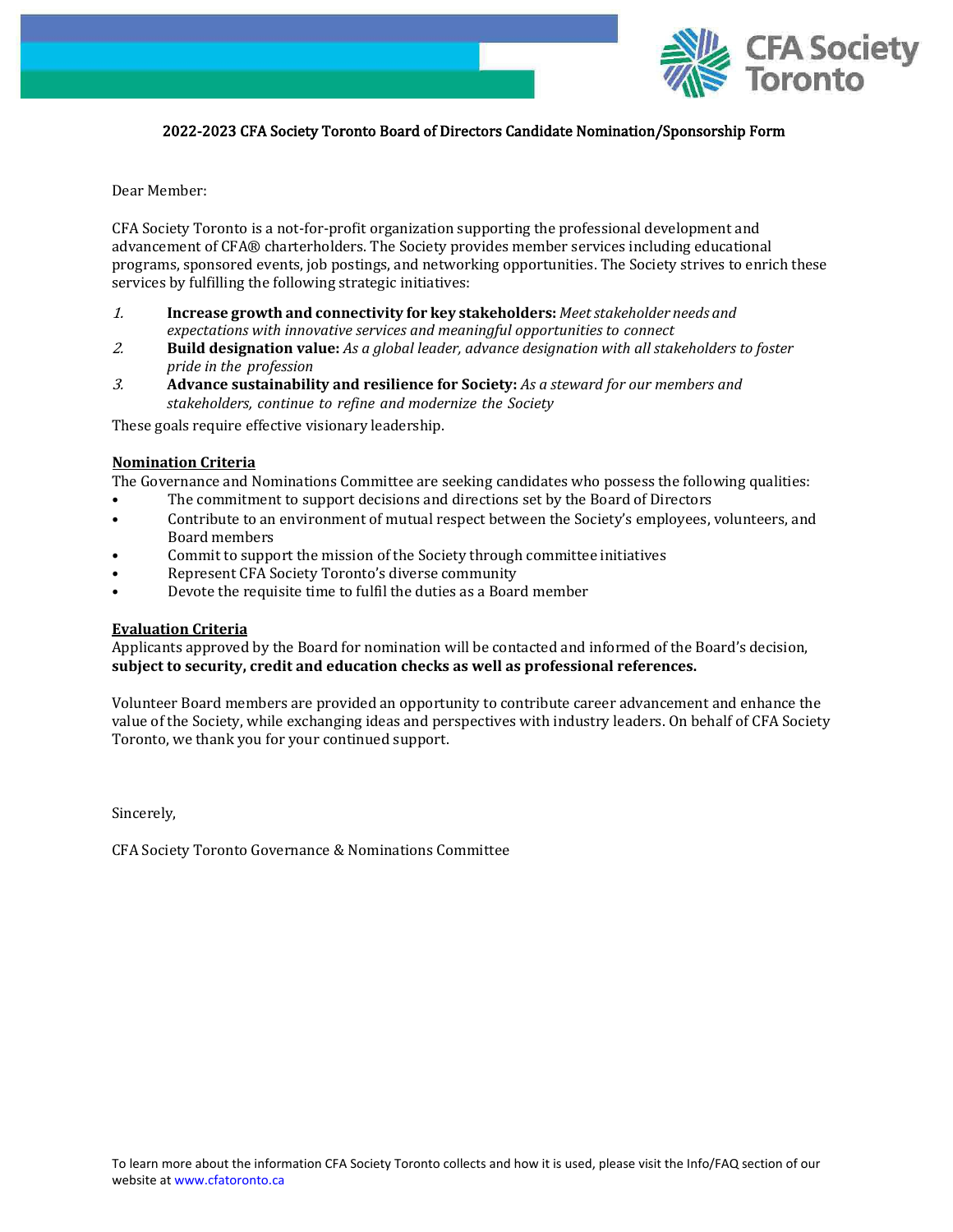

PLEASE NOTE: This form and all supporting documentation must be emailed to: [Nominations@cfatoronto.ca](mailto:Nominations@cfatoronto.ca) no later than **27 June 2022 at 4:00 PM DST**. If you require additional space for your responses, please complete on a Word document and submit with your application.

## **Applicant Contact Information**

Name: \_\_\_\_\_\_\_ Phone: \_\_\_\_\_\_\_\_\_\_\_Email: \_\_\_\_\_\_\_\_\_\_\_\_\_\_\_\_\_\_\_\_\_\_\_\_\_\_\_\_\_\_\_\_

Company Name: \_\_Position:

Sponsorship\*\* - **Please complete Section A**

Self-Nomination – **Please complete Section B**

\*\*Sponsors may be contacted by the Governance and Nominations committee for further information

DUTIES OF BOARD MEMBERS:

Board members attend up to seven meetings per annum in addition to contributing to their respective portfolios and attending key Society events. In Board service you may be asked to contribute additional time and effort on special committees.

# **SECTION A: Nominee Information (***If self-nominating, please complete Section B***)**

Nominee Name: \_\_\_\_\_\_\_\_\_\_\_\_\_\_\_\_\_\_\_\_\_\_\_\_\_\_\_\_\_\_\_\_\_\_\_Phone: \_\_\_\_\_\_**\_\_\_\_\_\_\_\_\_\_\_\_\_\_\_\_\_\_\_\_\_\_ \_\_\_\_\_\_\_\_\_** Company Name: \_\_\_\_\_\_\_\_\_\_\_\_\_\_\_\_\_\_\_\_\_\_\_\_\_ Relationship: \_\_\_\_\_\_\_\_\_\_\_\_\_\_\_\_\_\_\_\_\_\_\_\_\_\_

**DECLARATION**: I hereby recommend consideration of \_\_ \_\_\_\_\_\_\_\_\_\_\_as a candidate for nomination to CFA Society Toronto's Board of Directors. I believe this person can fulfill the responsibilities of a Board member due to the following attributes:

Name: \_\_\_\_\_\_ Signed:

Date:  $\Box$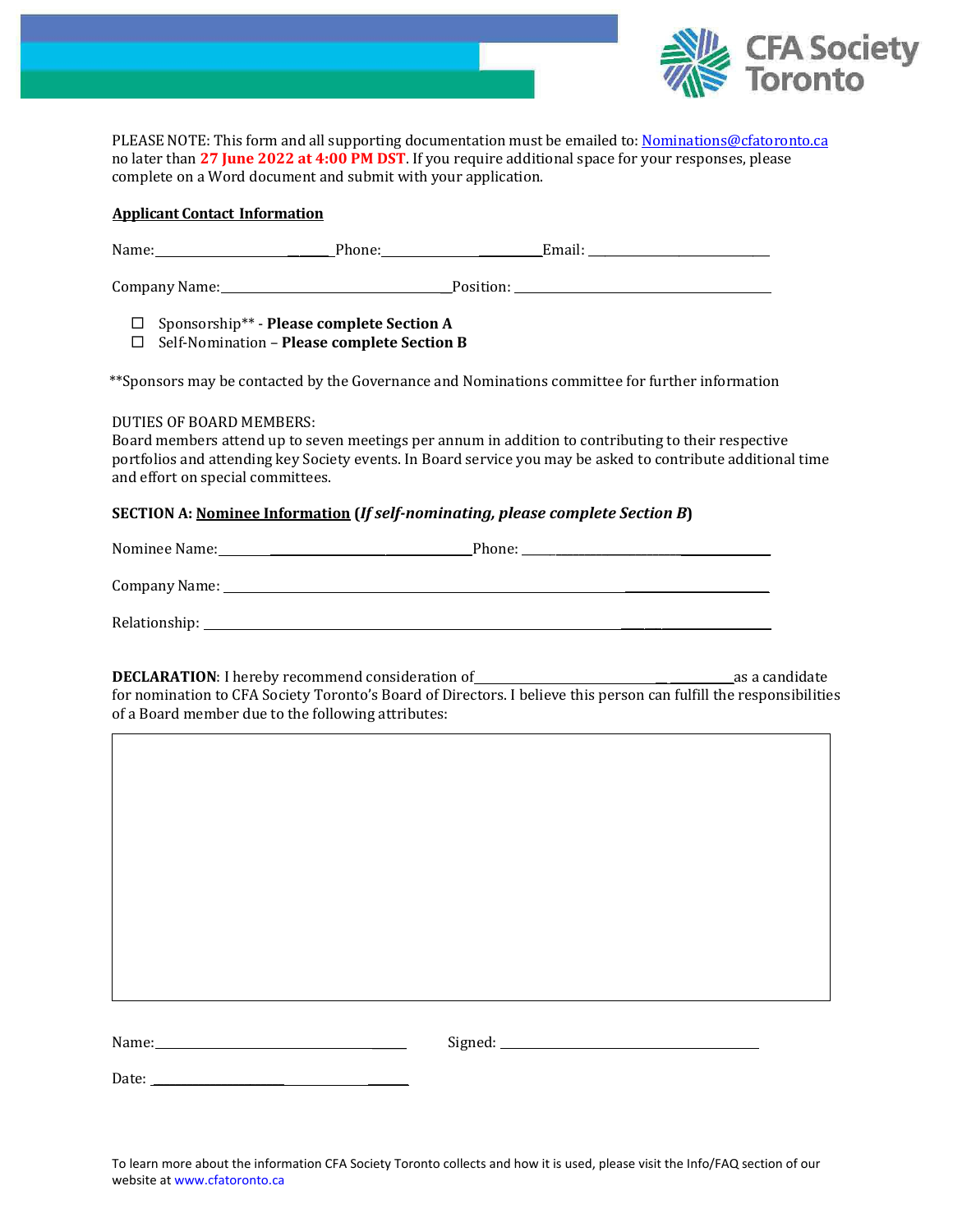

### **SECTION B: Self- Nomination Information**

Please Note the **top two** boxes are mandatory:

- By checking this box, successful applicants agree to comply with requirements for completion of **criminal record check, credit check, education verification and 3 Executive References** (subject to change).
- $\boxtimes$  In addition to completing the form below, please include your current resume.
- The following individual has nominated me and **has completed Section A of the form**:

1. Please provide any details of previous volunteer experience with CFA Society Toronto, CFA Institute, or other volunteer organizations:

2. Why would you like to join CFA Society Toronto's Board of Directors and why do you feel you are best suited for your chosen portfolio?